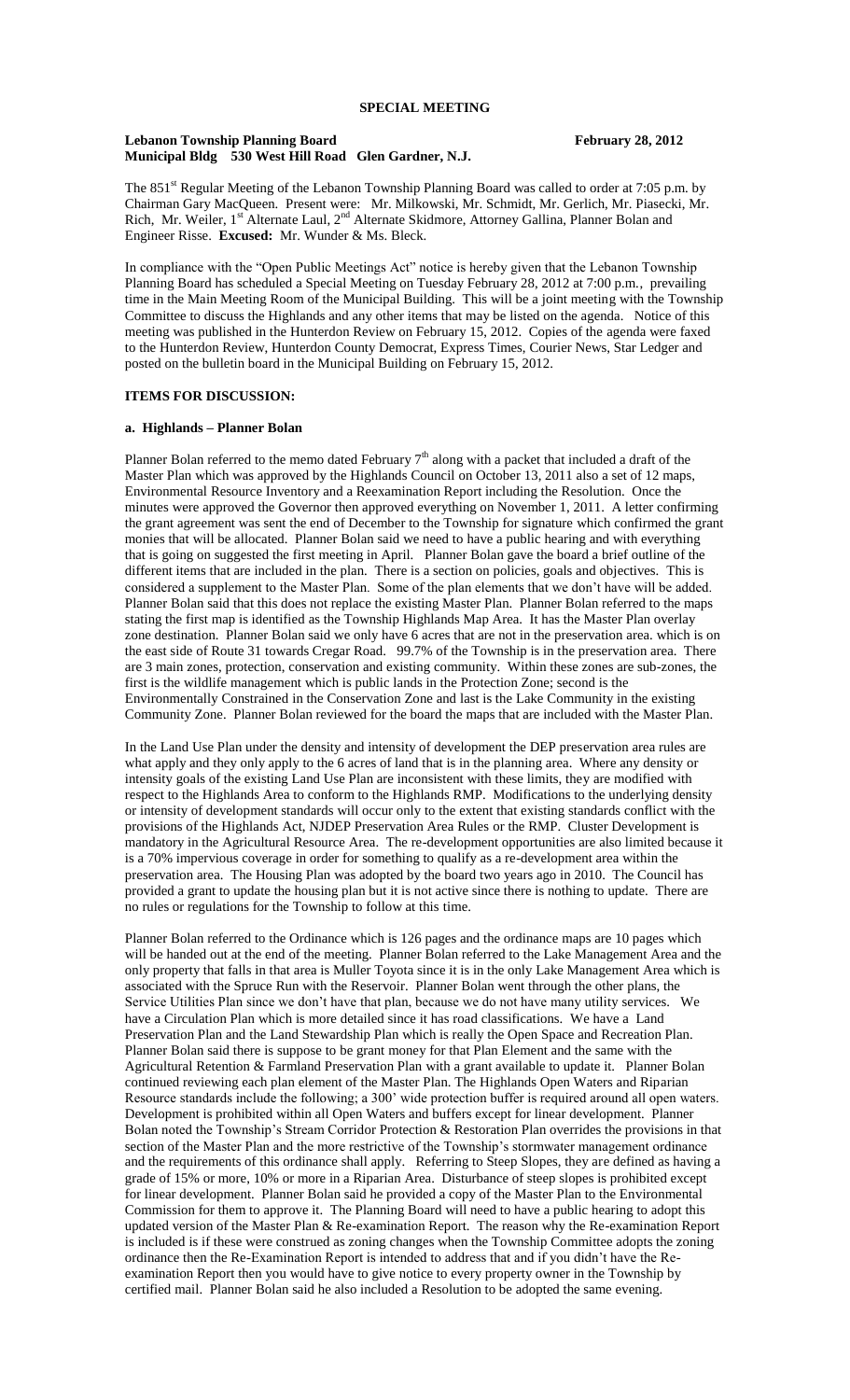### **Lebanon Township Board of Adjustment February 28, 2012 Page 2**

At the conclusion of Planner Bolan's presentation, Chairman MacQueen asked if the board had questions of the Planner. Mr. Schmidt referred to the bridge. Planner Bolan said it is designated by the State Historic Registry and he will need to find out how you get something off. Mr. Schmidt asked about the Maps. Some of the board members expressed concern regarding reading the maps with some of the maps not making any sense. Mr. Rich felt the maps were of no value to anyone. Mr. Gerlich said that the maps were prepared under the Highlands guidelines of what they wanted to see not what made sense to the people it was what they wanted to see. Planner Bolan said that was a good description. The board discussed the maps at length. Mr. Rich asked about the cluster portion considering the Planning Board spent many hours working on our own Cluster Ordinance and wanted to know what the difference is between the two cluster ordinances. Planner Bolan said there might be a difference in the percentage of land since the amount of development is less so more of the property can be preserved. If our ordinance states 60%-70% then the Highlands clustering will say 80%-90% and the Highlands prevails. Mr. Rich asked if we have to change our ordinance. Planner Bolan said between the Clustering and the Steep Slopes thought maybe the board should go back and make changes. If we don't change the ordinances then we will have conflicting standards. Chairman MacQueen said this will all have to coincide with our existing ordinances and wanted to know if we will need to make more changes. Planner Bolan we are not going to change lot areas or the bulk standards. We will need to change steep slopes regulations, carbonate areas because the mapping is different. The protocol in the limestone areas is the same for the phase one investigation and if you have bad limestone then you have to do the phase two investigation. Planner Bolan said the mapping is different. Planner Bolan said the Stream Corridor Ordinance will need to be looked at considering what is in the existing ordinance. It should be very close per Planner Bolan. Mr. Piasecki asked about the prime water recharge areas. Planner Bolan said it is a combination of soils and geology. The soils that would have the most rapid hydraulic flow rate. For the most part the geology is the same. The soils that provide 40% of the recharge volume within any sub-watershed. Mr. Piasecki asked about the wellhead protection area. Planner Bolan said it is based on either a public water supply and there are only two areas in the Township. The definition of a non-public water supply is any use that serves on a daily use of 25 people using the schools, camps or any place the have 25 employees as an example.

Mr. Rich asked about the amount of land needed for a subdivision referring to the 25 acre requirement per the Highlands. Planner Bolan said also 88 acres. Mr. Rich wanted to know the value of having a cluster ordinance. It was agreed the board shouldn't waste time on it. Planner Bolan said the DEP is 25 acres and 88 acres. The Highlands is 10 acres and 25 acres. The numbers also vary by watersheds. The watersheds vary from 21 to 26 acres. The preservation area is a mandatory compliance and the planning area is voluntary. At this point Planner Bolan explained the different between the Highlands zoning and the DEP zoning requirements. Mr. Weiler asked how the affordable housing enter into this. Planner Bolan said based on the Highland Plan our affordable obligation went from 35 affordable units to 11. Planner Bolan said one of the things we have to do is see if we have spent all the monies that have been taken in from the beginning to July 17, 2008 and what funds haven't been spent will need to be committed. Mr. Weiler asked what is a Special Environmental Zone. Planner Bolan said in the packets there is a map which is Exhibit CC is the Highlands Special Environmental Zone map. Planner Bolan said "Lands within the Highlands Special Environmental Zone are those having the highest priority ranking for preservation based on the Highlands Council Resource Assessment and for which development is expressly prohibited. Preservation of these lands is vital to: a) protecting Highlands Area water resources and environmentally sensitive lands; b) and protecting water supply reservoirs and other critical water features; c) creating large contiguous areas of environmentally sensitive lands; d) creating habitat corridors; and e) connecting existing preserved open space."

Chairman MacQueen asked if the members of the Township who are present have questions. Mr. McKee asked about the build-out, septic designs and septic systems. Planner Bolan said that is only in the Planning Area and where referring to the 25 & 88 acres. Planner Bolan stated this is why our affordable housing unit numbers went down. Mr. McKee referred to the septic system density and what watershed you are in. Planner Bolan said yes that's correct. Planner Bolan said that is only applies in the Planning Area. Ms. Schriver asked about contaminated sites referring to page 42 of the ERI. This was briefly discussed. At this time, Chairman MacQueen opened the meeting to the public. John Locker asked a couple of questions. Planner Bolan said we are now ready to hold a public hearing. Ms. Glashoff offered Tuesday April 3<sup>rd</sup>. Planner Bolan said he will have answers for the board of questions that were asked for next weeks meeting, Mr. Rich and Mr. Piasecki informed Ms. Glashoff and the board that they will not be at the Planning Board Meeting next Tuesday.

# **b. Polt Property (Dewey Lane)**

Ms. Schriver asked what the board was going to discuss regarding the Polt property. Chairman MacQueen said the discussion was going to be on ideas and suggestions of what can be done with the property. Ms. Schriver said she has been against acquiring the property from the beginning. Mr. Milkowski said he spoke with Mr. Polt regarding the 2 tanks on the property. The discussion was on either having them removed or filled. Mr. Polt said if the Township isn't interested in keeping the tanks, he will have them removed. The tanks will be cleaned, tested and the ground tested. They will either have them closed or removed. The tanks will be removed off the site. Mr. Skidmore asked who's decision it was to have them removed. Mr. Milkowski said it was Mr. Polt. Mr. Skidmore said he didn't remember any discussion on the removal of the tanks at the Township Committee meeting. It was noted that the Committee didn't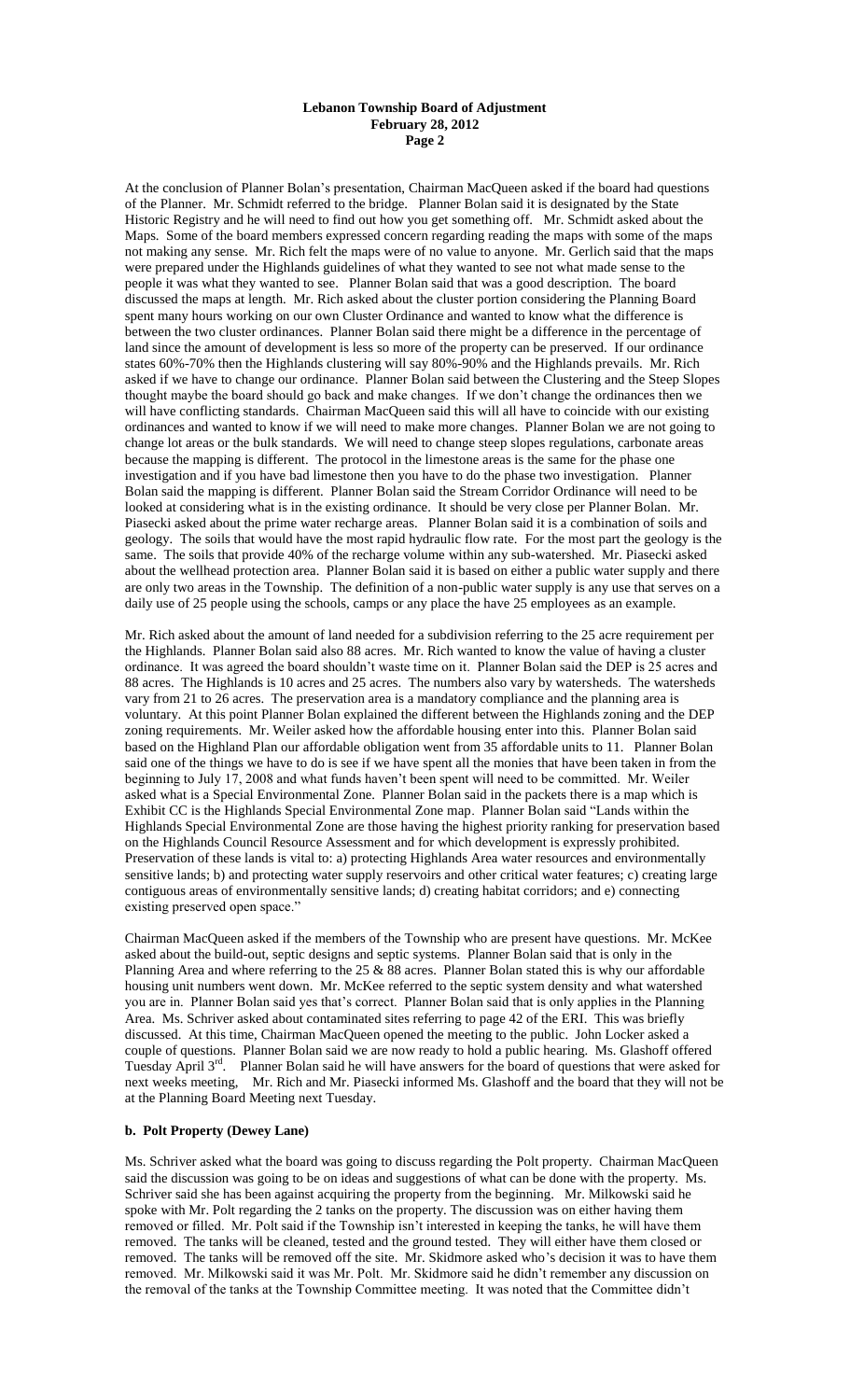### **Lebanon Township Board of Adjustment February 28, 2012 Page 3**

discuss the removal. Mr. Rich asked since the tanks are being removed is the Township now going to take over the property. Mr. Milkowski and Ms. Schriver said not necessarily. Attorney Gallina asked if there was any reason to believe that the tanks were leaking. Mr. Milkowski said no. Attorney Gallina asked how old are the tanks. Mr. Milkowski said about 20 years old and are fiberglass tanks with double walls which can last for 50 years.

During the discussion, Chairman MacQueen said this is just general discussion for what can be done with the property. Chairman MacQueen said the property must be clean. There are various issues on the property things like if anything has been dumped. This has to be thoroughly investigated correctly. Chairman MacQueen asked Planner Bolan what else can be done with this property. Planner Bolan said the property is in the R1½ residential zone. The Township would have to comply with the zoning. Mr. Rich asked if the Highlands would come into play with this property. Planner Bolan said absolutely. Planner Bolan said at the request of Chairman MacQueen he went out to the property in question. Planner Bolan said the floor area – foot print of the existing building is 5500 square feet with the office portion behind the garage section. The total coverage on site is about 60,000 square feet or 1.3 acres. This can be replaced under the Highlands rules and expanded by 25%. The advantage is the property is heavily covered along with buildings. The Township can designate it as a redevelopment area. Engineer Risse said he has not been to the site. Chairman MacQueen asked about COAH credits as an option. Planner Bolan said we would not get that many credits. Planner Bolan noted that you would have to stay within the 2000 gallons for septic and with 7000 square feet you could have 5 or 6 attached units. Planner Bolan said the apartments you build for affordable housing can run from 800 to 1000 square feet per unit. Chairman MacQueen said you would have the cost of tearing down the buildings. To build these units it could cost about \$130,000.00 per unit per Planner Bolan. Mr. Piasecki asked what the thought was in acquiring the property. Mr. Milkowski said they are short on space for the DPW while the new garage is being built plus the property is right around the corner from the DPW site. Once the DPW is up and running the site could be used for other uses like COAH. Mr. Milkowski said he thought after the DPW would be our COAH obligation and maybe a way to fill the obligation.

Chairman MacQueen asked Planner Bolan if we really need the property for COAH units. Planner Bolan said we could, but if the Township is not worried about a Builders Remedy lawsuit and Rehabs are different because people don't sue over Rehabs. During the discussion, it was noted that the biggest issue would be if there was any contamination on the property, then operating cost to keep it and maintain it. Mr. Milkowski said there is money through the Highlands to see what can be done with the property. Mr. Rich asked what the taxes are presently on the property. Mr. Milkowski said about \$8,600.00.

Mr. Locker said at a Township meeting, Mr. Polt said he wanted the property in memory of his father. During the discussion, Mr. Skidmore said it is a real asset having those fiberglass tanks and asked if we can stop Mr. Polt from having the tanks removed. Chairman MacQueen interjected stating that the Planning Board is only having a general discussion on this property and it is not for this board to decide. It is obvious that everyone agrees that the property has to be clean since we do not know what all has been dumped etc. It has to be thoroughly investigated before making any real decisions. Chairman MacQueen asked Planner Bolan what else can be done with this property as it sits now. The Township would have to comply with the zoning. Planner Bolan said it is a residential zoning district in the R 1½ acre zone. Planner Bolan went through footprint and coverage again of the site. Planner Bolan reviewed for the board what had been previously discussed regarding options for the property. There was a brief discussion regarding the Mt. Kipp property with Freedom House. Ms. Glashoff noted that if Freedom House goes out of business then the Mt. Kipp property reverts back to the Township. Chairman MacQueen asked Planner Bolan if there is anything else positive or negative regarding the Polt property. Planner Bolan said no. Engineer Risse said he has not been involved with the property but said the environmental issue/ contamination is the biggest item.

Mr. McKee asked Planner Bolan to explain about Brownfield's and is there grant money available. Planner Bolan said this is a site that would be considered Brownfields. It would be up to the owner to apply for the funds for the cleanup. Planner Bolan said he didn't know how much money was still available. Mr. Skidmore asked if the Polt property would be good to use for recycling. Ms. Schriver said they tried that a number of years ago at the DPW garage and it was a disaster. The board talked about different problems that have occurred in other municipalities with recycling centers. Mr. Milkowski asked the Chairman if we could polled the board members on whether the Township should continue looking into acquiring the Polt property. Mr. Milkowski explained to the board how the cleanup would be handled between Mr. Polt and the Township. Mr. Piasecki asked if the new DPW will meet the needs of the Township. Mr. Milkowski said it should. Mr. Skidmore said that Mr. Gabriel suggested there is a question about 5 bays which is listed on the plans as an alternate use and said from the Township Meetings he has attended that the discussion was to remove 5 bays brings the number of actual bay doors that you can drive into down to what is currently there. Mr. Milkowski it brings it down to 11. Mr. Skidmore said those bays were being removed for financial reasons. In the event the Township doesn't take over the Polt property what will happen with those 5 bays that could have been used on the Polt property. The board discussed this issue at length.

Chairman MacQueen asked each board member for there thoughts. All the board members expressed concern and agreed that a clean up is a top priority for the site. Also, board members questioned having the 5 bays vs the pole barn. It was noted that the entire property for the DPW will be fenced in.